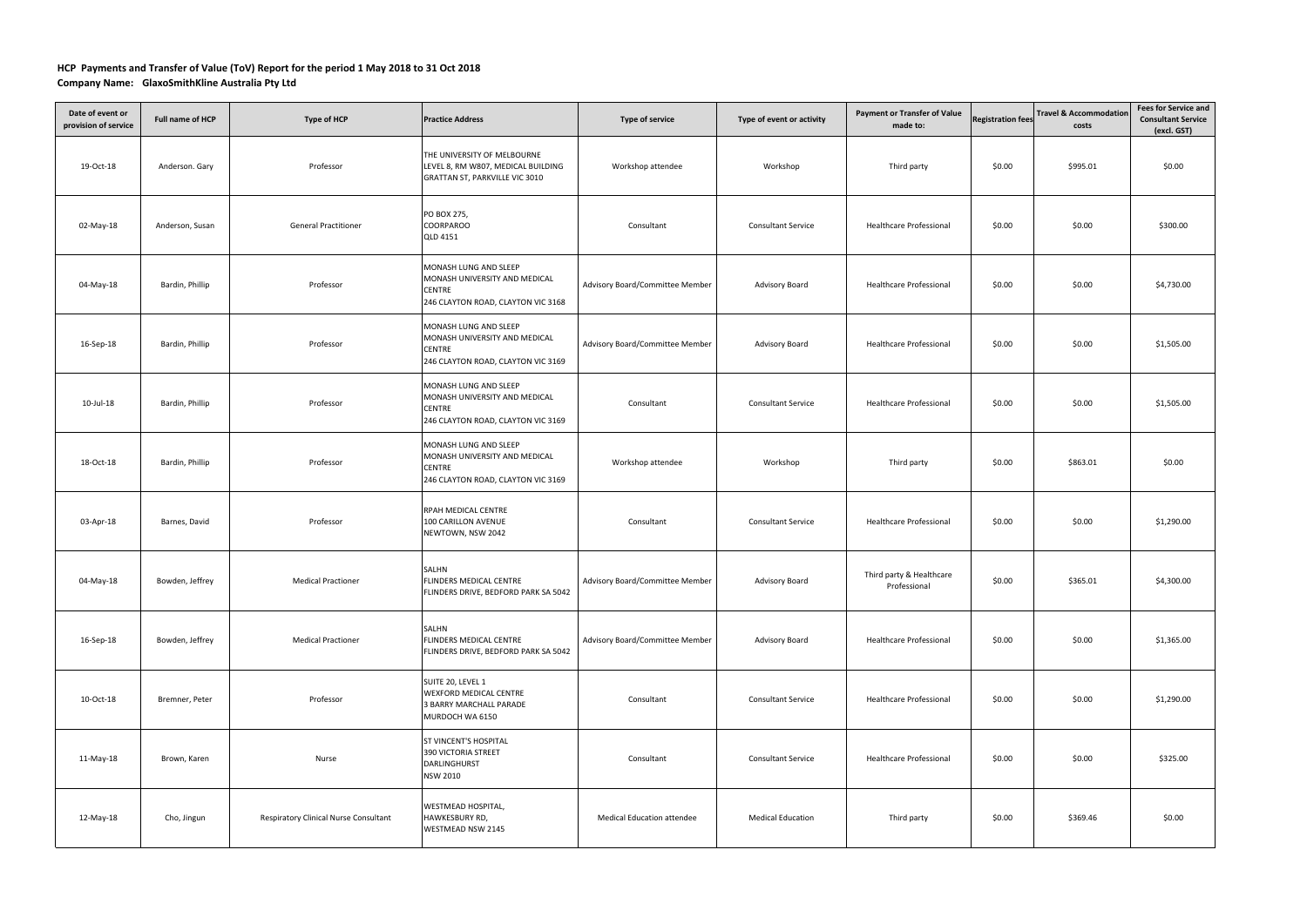| 12-Oct-18 | Chung, Li Ping    | <b>Consultant Respiratory Physician</b> | FIONA STANLEY HOSPITAL<br>11 ROBIN WARREN DRIVE,<br>MURDOCH WA 6961                                                                  | Consultant                        | <b>Consultant Service</b>        | Healthcare Professional | \$0.00 | \$0.00     | \$860.00   |
|-----------|-------------------|-----------------------------------------|--------------------------------------------------------------------------------------------------------------------------------------|-----------------------------------|----------------------------------|-------------------------|--------|------------|------------|
| 26-Oct-18 | Chung, Li Ping    | <b>Consultant Respiratory Physician</b> | FIONA STANLEY HOSPITAL<br>11 ROBIN WARREN DRIVE,<br>MURDOCH WA 6961                                                                  | Consultant                        | <b>Consultant Service</b>        | Healthcare Professional | \$0.00 | \$0.00     | \$1,720.00 |
| 22-Jun-18 | Chung, Steven     | <b>General Practitioner</b>             | 3/12 HIGHFIELDS CIRCUIT<br>PORT MACQUARE<br><b>NSW 2444</b>                                                                          | Consultant                        | Content for Educational meetings | Healthcare Professional | \$0.00 | \$0.00     | \$1,365.00 |
| 12-May-18 | Civitico, Jane    | Respiratory Clinical Nurse Consultant   | ROYAL PRINCE ALFRED HOSPITAL, 50<br>MISSENDEN RD, CAMPERDOWN NSW 2050                                                                | <b>Medical Education attendee</b> | <b>Medical Education</b>         | Third party             | \$0.00 | \$707.85   | \$0.00     |
| 12-May-18 | Cochrane, Belinda | Respiratory Physician                   | CAMPBELLTOWN HOSPITAL,<br>THERRY RD,<br>CAMPBELLTOWN NSW 2560                                                                        | Medical Education attendee        | <b>Medical Education</b>         | Third party             | \$0.00 | \$723.02   | \$0.00     |
| 20-Apr-18 | Coffey, Martin    | <b>General Practitioner</b>             | ROSEBUD MEDICAL CLINIC<br>1239-1241 PT NEPEAN RD, ROSEBUD VIC<br>3939                                                                | Advisory Board/Committee Member   | Advisory Board                   | Healthcare Professional | \$0.00 | \$0.00     | \$2,800.00 |
| 23-Jul-18 | Coffey, Martin    | <b>General Practitioner</b>             | ROSEBUD MEDICAL CLINIC<br>1239-1241 PT NEPEAN RD, ROSEBUD VIC<br>3939                                                                | Consultant                        | <b>Consultant Service</b>        | Healthcare Professional | \$0.00 | \$0.00     | \$280.00   |
| 12-May-18 | Daly, Sandra      | Respiratory nurse educator              | ROYAL PERTH HOSPITAL,<br>197 WELLINGTON ST,<br>PERTH WA 6000                                                                         | <b>Medical Education attendee</b> | <b>Medical Education</b>         | Third party             | \$0.00 | \$1,035.33 | \$0.00     |
| 12-May-18 | De Silva, Shiran  | Respiratory Physician                   | MATER HOSPITAL,<br>76 WILLETTS RD,<br>NORTH MACKAY QLD 4740                                                                          | Medical Education attendee        | <b>Medical Education</b>         | Third party             | \$0.00 | \$1,729.07 | \$0.00     |
| 12-May-18 | Dedousis, Chris   | Senior Staff Specialist                 | <b>ST GEORGE PUBLIC HOSPITAL -</b><br><b>DEPARTMENT OF AGED CARE</b><br><b>VICTORIA STREET</b><br>ST GEORGE QLD 4487                 | Medical Education attendee        | <b>Medical Education</b>         | Third party             | \$0.00 | \$369.46   | \$0.00     |
| 12-May-18 | Dina, Sharifa     | Senior Respiratory Nurse                | LUNG HEALTH CLINIC, SUITE 49,<br>THE HOLLYWOOD MEDICAL CENTRE,<br>85 MONASH AVENUE,<br>NEDLANDS WA 6009                              | Medical Education attendee        | <b>Medical Education</b>         | Third party             | \$0.00 | \$1,042.91 | \$0.00     |
| 16-Sep-18 | Douglass, Jo      | Professor                               | MELBOURNE ALLERGY ASTHMA AND<br>IMMUNOLOGY CONSULTANTS<br>SUITE 123, LEVEL 1<br>55 FLEMINGTON RD, NORTH MELBOURNE<br><b>VIC 3051</b> | Advisory Board/Committee Member   | Advisory Board                   | Healthcare Professional | \$0.00 | \$0.00     | \$2,365.00 |
| 15-Sep-18 | Dwyer, Nathan     | <b>General Practitioner</b>             | DEPARTMENT OF CARDIOLOGY<br>ROYAL HOBART HOSPITAL<br>GPO BOX 1061<br>HOBART TAS 7001                                                 | Consultant                        | <b>Consultant Service</b>        | Healthcare Professional | \$0.00 | \$0.00     | \$1,086.00 |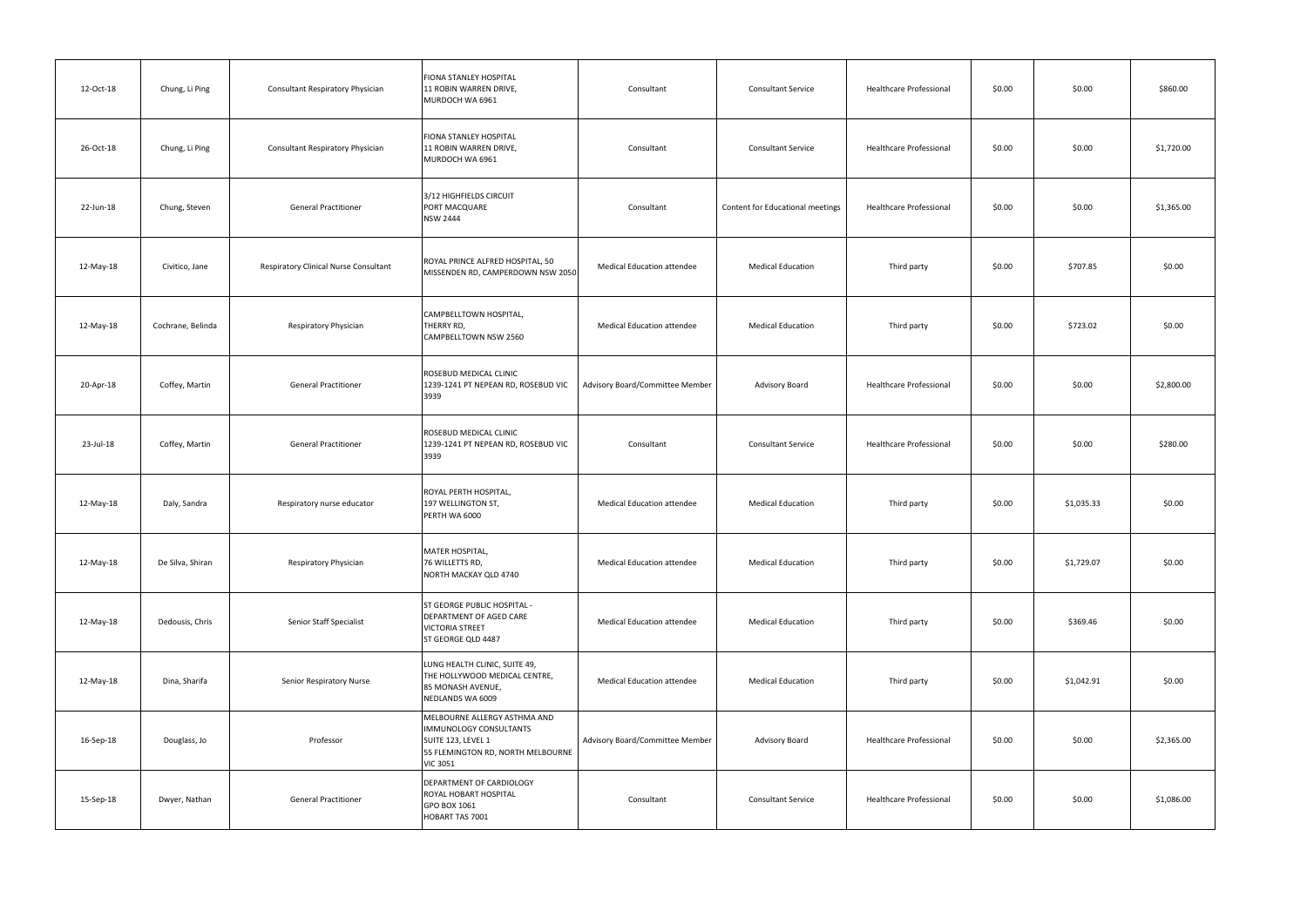| 06-Aug-18 | Eizenberg, Peter | <b>General Practitioner</b>           | DOCTORS OF IVANHOE<br>131 UPPER HEIDELBERG ROAD,<br>IVANHOE VICTORIA 3079                       | Consultant                        | <b>Consultant Service</b> | Third party                              | \$0.00 | \$0.00     | \$1,400.00 |
|-----------|------------------|---------------------------------------|-------------------------------------------------------------------------------------------------|-----------------------------------|---------------------------|------------------------------------------|--------|------------|------------|
| 04-May-18 | Farah, Claude    | Associate Professor                   | MACQUARIE RESPIRATORY AND SLEEP<br>306/2 TECHNOLOGY PLACE, MACQUARIE<br>UNIVERSITY NSW 2109     | Advisory Board/Committee Member   | Advisory Board            | Third party & Healthcare<br>Professional | \$0.00 | \$174.02   | \$4,730.00 |
| 16-Sep-18 | Farah, Claude    | <b>Associate Professor</b>            | MACQUARIE RESPIRATORY AND SLEEP<br>306/2 TECHNOLOGY PLACE, MACQUARIE<br>UNIVERSITY NSW 2110     | Advisory Board/Committee Member   | Advisory Board            | <b>Healthcare Professional</b>           | \$0.00 | \$0.00     | \$2,365.00 |
| 31-Oct-18 | Farah, Claude    | Associate Professor                   | MACQUARIE RESPIRATORY AND SLEEP<br>306/2 TECHNOLOGY PLACE, MACQUARIE<br>UNIVERSITY NSW 2110     | Consultant                        | <b>Consultant Service</b> | <b>Healthcare Professional</b>           | \$0.00 | \$0.00     | \$1,290.00 |
| 02-May-18 | Feather, Iain    | Respiratory Physician                 | GOLD COAST UNIVERSITY HOSPITAL<br>1 HOSPITAL BOULEVARD, SOUTHPORT QLD<br>4215                   | Consultant                        | <b>Consultant Service</b> | <b>Healthcare Professional</b>           | \$0.00 | \$0.00     | \$4,300.00 |
| 01-Jun-18 | Foo, Tim         | <b>Medical Practioner</b>             | MACKIE ROAD CLINIC<br><b>82 MACKIE ROAD</b><br>BENTLEIGH EAST VIC 3165                          | Consultant                        | <b>Consultant Service</b> | <b>Healthcare Professional</b>           | \$0.00 | \$0.00     | \$840.00   |
| 24-Apr-18 | Gibson, Peter    | Professor                             | HUNTER MEDICAL RESEARCH INSTITUTE<br>LOT 1, KOOKABURRA CIRCUIT<br>NEW LAMBTON HEIGHTS, NSW 2305 | Consultant                        | <b>Consultant Service</b> | <b>Healthcare Professional</b>           | \$0.00 | \$0.00     | \$1,290.00 |
| 16-Sep-18 | Gillman, Andrew  | <b>General Practitioner</b>           | ALFRED HOSPITAL<br>55 COMMERICAL RD,<br>MELBOURNE VIC 3004                                      | Advisory Board/Committee Member   | Advisory Board            | <b>Healthcare Professional</b>           | \$0.00 | \$0.00     | \$2,145.00 |
| 01-Mar-18 | Grainge, Chris   | Respiratory Physician                 | HUNTER MEDICAL RESEARCH INSTITUTE<br>LOT 1, KOOKABURRA CIRCUIT<br>NEW LAMBTON HEIGHTS, NSW 2305 | Consultant                        | <b>Consultant Service</b> | Healthcare Professional                  | \$0.00 | \$0.00     | \$1,290.00 |
| 12-May-18 | Griffiths, Tracy | Respiratory Clinical Nurse Consultant | ORANGE HOSPITAL,<br>1530 FOREST RD,<br>ORANGE NSW 2800                                          | <b>Medical Education attendee</b> | <b>Medical Education</b>  | Third party                              | \$0.00 | \$1,636.48 | \$0.00     |
| 20-Apr-18 | Hancock, Kerry   | <b>General Practitioner</b>           | 194A CHANDLER HILLS RD, HAPPY VALLEY<br>SA 5159                                                 | Advisory Board/Committee Member   | Advisory Board            | Third party & Healthcare<br>Professional | \$0.00 | \$200.00   | \$2,800.00 |
| 27-Jul-18 | Hayes, Victoria  | <b>General Practitioner</b>           | ELECTRA PARK MEDICAL CENTRE<br>154 HIGH STREET<br>ASHWOOD                                       | Consultant                        | <b>Consultant Service</b> | <b>Healthcare Professional</b>           | \$0.00 | \$0.00     | \$280.00   |
| 20-Apr-18 | Hespe, Charlotte | <b>General Practitioner</b>           | <b>GLEBE MEDICAL CENTRE</b><br>114 GLEBE POINT, GLEBE NSW 2037                                  | Advisory Board/Committee Member   | Advisory Board            | Third party & Healthcare<br>Professional | \$0.00 | \$409.02   | \$2,800.00 |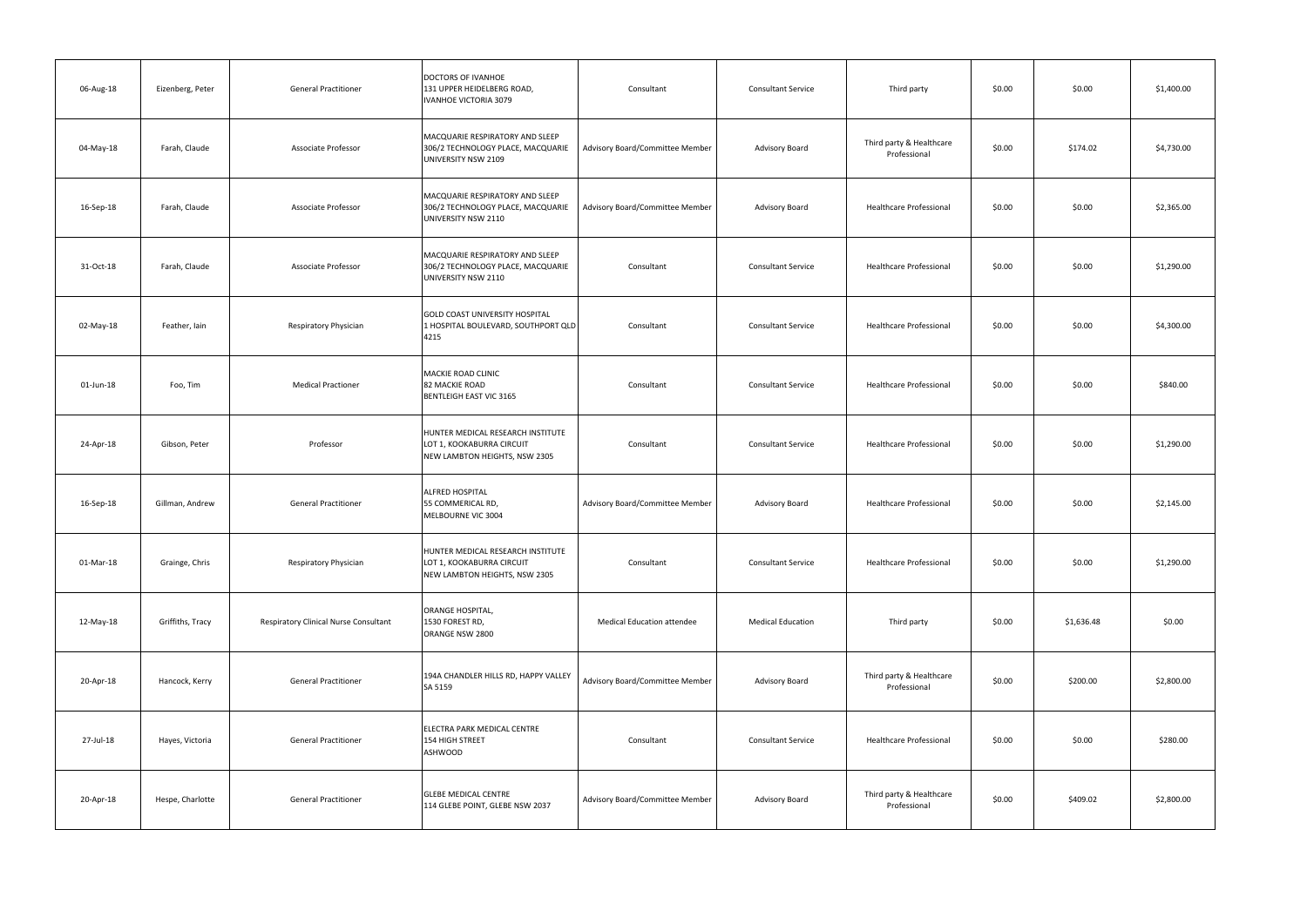| 16-Sep-18 | Hew, Mark            | Associate Professor              | HEAD OF ALLERGY, ASTHMA AND CLINICAL<br><b>IMMUNOLOGY</b><br>ALFRED HOSPITAL<br>55 COMMERICAL RD, MELBOURNE VIC<br>3004 | Advisory Board/Committee Member   | Advisory Board            | Third party                    | \$0.00 | \$0.00     | \$2,365.00 |
|-----------|----------------------|----------------------------------|-------------------------------------------------------------------------------------------------------------------------|-----------------------------------|---------------------------|--------------------------------|--------|------------|------------|
| 19-Oct-18 | Hew, Mark            | Associate Professor              | HEAD OF ALLERGY, ASTHMA AND CLINICAL<br><b>IMMUNOLOGY</b><br>ALFRED HOSPITAL<br>55 COMMERICAL RD, MELBOURNE VIC<br>3004 | Workshop attendee                 | Workshop                  | Third party                    | \$0.00 | \$498.03   | \$0.00     |
| 12-May-18 | Hu, Xiao Ya          | Respiratory Fellow               | WESTMEAD HOSPITAL,<br>HAWKESBURY RD,<br>WESTMEAD NSW 2145                                                               | <b>Medical Education attendee</b> | <b>Medical Education</b>  | Third party                    | \$0.00 | \$881.51   | \$0.00     |
| 16-Sep-18 | Hunt, John           | Respiratory & Sleep Physician    | LUNG AND SLEEP VICTORIA<br>35 SUMMERHILL RD, FOOTSCRAY VIC 3011                                                         | Advisory Board/Committee Member   | Advisory Board            | <b>Healthcare Professional</b> | \$0.00 | \$0.00     | \$1,240.91 |
| 12-May-18 | Hunter, Cameron      | <b>Staff Specialist</b>          | <b>WYONG HOSPITAL,</b><br>PACIFIC HWY,<br>HAMLYN TERRACE NSW 2259                                                       | <b>Medical Education attendee</b> | <b>Medical Education</b>  | Third party                    | \$0.00 | \$723.02   | \$0.00     |
| 12-May-18 | Jarvie, Brian        | Respiratory Physyican            | <b>60 HIGH STREET</b><br>RANDWICK<br>NSW 2031                                                                           | <b>Medical Education attendee</b> | <b>Medical Education</b>  | Third party                    | \$0.00 | \$1,165.54 | \$0.00     |
| 12-May-18 | Jenkins, Christine   | Professor                        | THE GEORGE INSTITUTE FOR GLOBAL<br><b>HEALTH</b><br>1 KING STREET<br>NEWTOWN, NSW 2041                                  | <b>Medical Education attendee</b> | <b>Medical Education</b>  | Third party                    | \$0.00 | \$911.31   | \$0.00     |
| 27-Jul-18 | Jersmann, Hubertus   | Professor                        | ROYAL ADELAIDE HOSPITAL<br>PORT ROAD<br>ADELAIDE SA 5000                                                                | Consultant                        | <b>Consultant Service</b> | <b>Healthcare Professional</b> | \$0.00 | \$0.00     | \$645.00   |
| 12-May-18 | Jo, Helen            | Respiratory physician            | ROYAL PRINCE ALFRED HOSPITAL,<br>50 MISSENDEN RD,<br>CAMPERDOWN NSW 2050                                                | <b>Medical Education attendee</b> | <b>Medical Education</b>  | Third party                    | \$0.00 | \$433.02   | \$0.00     |
| 05-Mar-18 | Johnson, George      | <b>General Practitioner</b>      | MONASH UNIVERSITY<br>FACULTY OF PHARMACY AND<br>PHARMACEUTICAL SCIENCE<br>381 ROYAL PARADE, PARKVILLE VIC 3052          | Consultant                        | <b>Consultant Service</b> | Third Party                    | \$0.00 | \$0.00     | \$1,170.00 |
| 12-May-18 | Katsoulotos, Gregory | Respiratory Physician            | 19-21 CENTRAL ROAD,<br>MIRANDA, NSW, 2228                                                                               | <b>Medical Education attendee</b> | <b>Medical Education</b>  | Third party                    | \$0.00 | \$471.52   | \$0.00     |
| 30-Apr-18 | Katsoulotos, Gregory | Respiratory Physician            | 10 GRAY STREET<br>KOGARAH NSW 2217                                                                                      | Consultant                        | <b>Consultant Service</b> | Healthcare Professional        | \$0.00 | \$0.00     | \$585.00   |
| 15-Sep-18 | Keating, Dominic     | Consultant Respiratory Physician | ALFRED HOSPITAL<br>55 COMMERICAL RD,<br>MELBOURNE VIC 3004                                                              | Consultant                        | <b>Consultant Service</b> | <b>Healthcare Professional</b> | \$0.00 | \$0.00     | \$1,086.00 |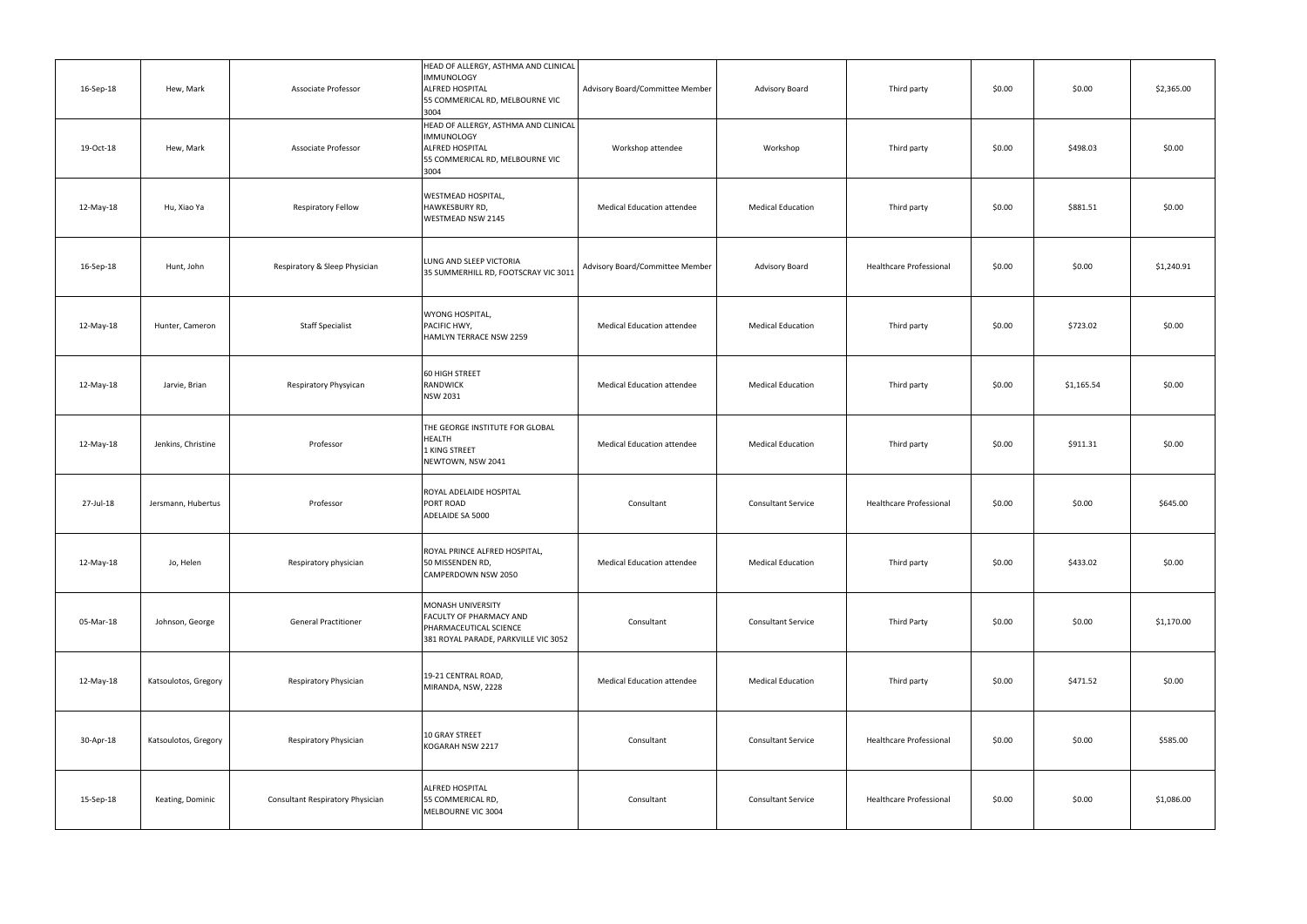| 12-May-18 | Lal, Rakesh               | Pharmacist                    | THE NORTHERN HOSPITAL,<br>185 COOPER ST,<br>EPPING VIC 3076                                                   | <b>Medical Education attendee</b> | <b>Medical Education</b>  | Third party                    | \$0.00 | \$1,663.17 | \$0.00     |
|-----------|---------------------------|-------------------------------|---------------------------------------------------------------------------------------------------------------|-----------------------------------|---------------------------|--------------------------------|--------|------------|------------|
| 04-May-18 | Langton, David            | Associate Professor           | PENINSULA HEALTH<br><b>FRANKSTON HOSPITAL</b><br>2 HASTINGS RD, FRANKSTON VIC 3199                            | Advisory Board/Committee Member   | <b>Advisory Board</b>     | <b>Healthcare Professional</b> | \$0.00 | \$0.00     | \$4,300.00 |
| 16-Sep-18 | Langton, David            | Associate Professor           | PENINSULA HEALTH<br><b>FRANKSTON HOSPITAL</b><br>2 HASTINGS RD, FRANKSTON VIC 3200                            | Advisory Board/Committee Member   | <b>Advisory Board</b>     | Healthcare Professional        | \$0.00 | \$0.00     | \$2,365.00 |
| 12-May-18 | Lararivero, Alexis        | Clinical research fellow      | ST GEORGE SPECIALIST CENTRE,<br>308 GEORGE ST,<br>SYDNEY NSW 2000                                             | <b>Medical Education attendee</b> | <b>Medical Education</b>  | Third party                    | \$0.00 | \$433.02   | \$0.00     |
| 02-May-18 | Lawton, Simon             | <b>General Practitioner</b>   | 4/51 PRINCESS ST,<br><b>PADDINGTON</b><br><b>QLD 4064</b>                                                     | Consultant                        | <b>Consultant Service</b> | Healthcare Professional        | \$0.00 | \$0.00     | \$300.00   |
| 20-Apr-18 | LeTran, Tan               | <b>General Practitioner</b>   | 251-253 WILSON RD<br><b>GREEN VALLEY NSW 2168</b>                                                             | Advisory Board/Committee Member   | <b>Advisory Board</b>     | Third party                    | \$0.00 | \$200.00   | \$2,800.00 |
| 12-May-18 | Lewis, Ranasinghe         | <b>Staff Specialist</b>       | PRINCE OF WALES HOSPITAL,<br>320-346 BARKER ST,<br>RANDWICK NSW 2031                                          | <b>Medical Education attendee</b> | <b>Medical Education</b>  | Third party                    | \$0.00 | \$800.02   | \$0.00     |
| 12-May-18 | Lilbrun, Paul             | <b>Advanced Trainee</b>       | PRINCE OF WALES HOSPITAL,<br>320-346 BARKER ST,<br>RANDWICK NSW 2031                                          | <b>Medical Education attendee</b> | <b>Medical Education</b>  | Third party                    | \$0.00 | \$792.92   | \$0.00     |
| 04-May-18 | MacDonald, Martin         | Respiratory + Sleep Physician | MONASH LUNG AND SLEEP<br>MONASH UNIVERSITY AND MEDICAL<br><b>CENTRE</b><br>246 CLAYTON ROAD, CLAYTON VIC 3168 | Advisory Board/Committee Member   | Advisory Board            | <b>Healthcare Professional</b> | \$0.00 | \$0.00     | \$5,460.00 |
| 19-Oct-18 | MacDonald, Martin         | Respiratory + Sleep Physician | MONASH LUNG AND SLEEP<br>MONASH UNIVERSITY AND MEDICAL<br><b>CENTRE</b><br>246 CLAYTON ROAD, CLAYTON VIC 3168 | Workshop attendee                 | Workshop                  | <b>Third Party</b>             | \$0.00 | \$803.03   | \$0.00     |
| 04-Jul-18 | Mackenzie, Tara           | <b>Associate Professor</b>    | RIVERINA RESPIRATORY AND SLEEP<br><b>CENTRE</b><br>325-327 EDWARD STREET<br>WAGGA WAGGA NSW 2650              | Consultant                        | <b>Consultant Service</b> | <b>Healthcare Professional</b> | \$0.00 | \$0.00     | \$1,505.00 |
| 12-May-18 | Malawathantri,<br>Sugamya | Respiratory physician         | DUBBO HOSPITAL, MYALL ST, DUBBO NSW<br>2830                                                                   | Medical Education attendee        | <b>Medical Education</b>  | Third party                    | \$0.00 | \$1,233.71 | \$0.00     |
| 02-May-18 | Marks, Warwick            | <b>General Practitioner</b>   | GPO BOX 3139<br>BRISBANE<br><b>QLD 4001</b>                                                                   | Consultant                        | <b>Consultant Service</b> | Healthcare Professional        | \$0.00 | \$0.00     | \$300.00   |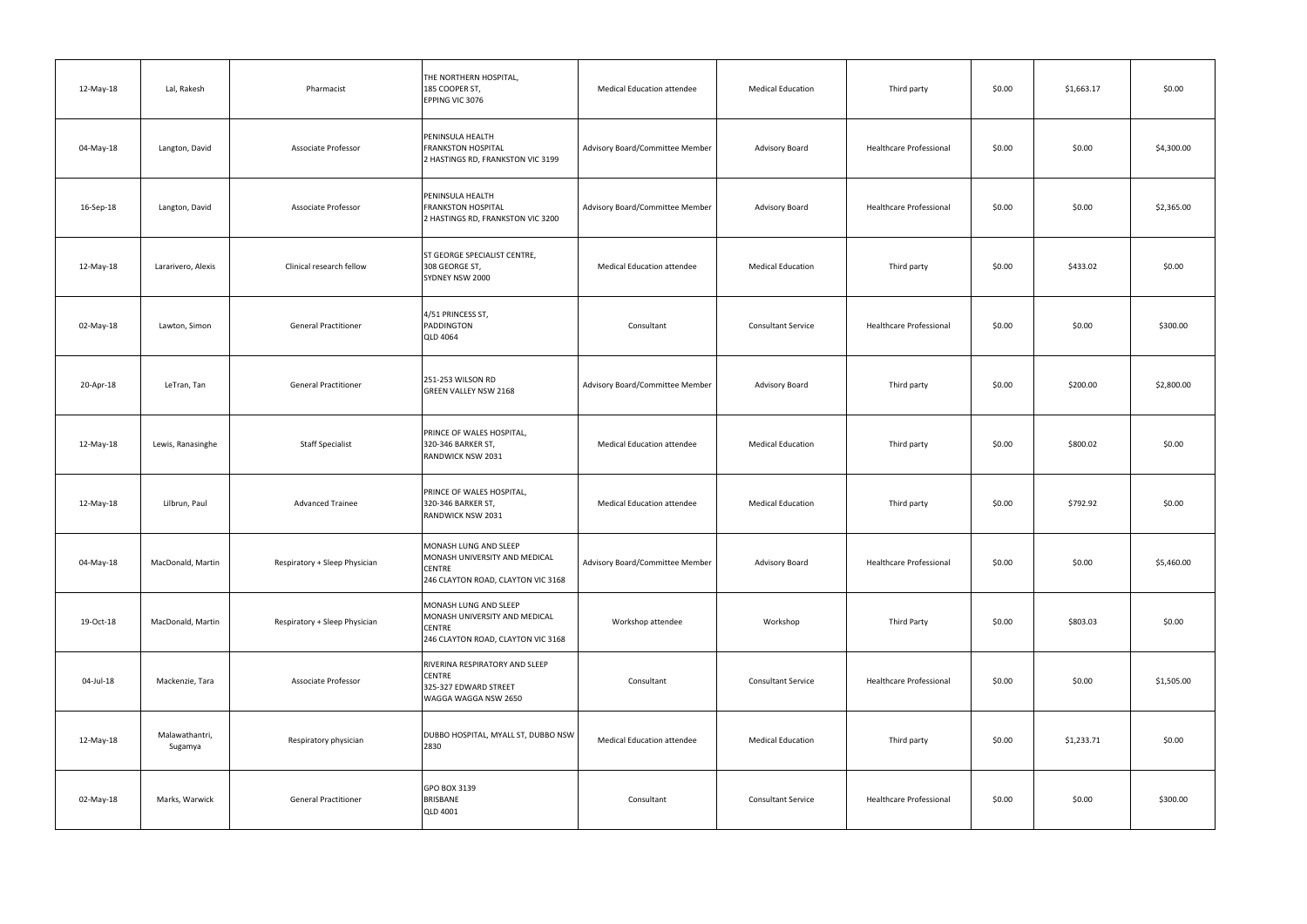| 04-May-18 | Martin, Phillips   | Professor                        | MACQUARIE RESPIRATORY AND SLEEP<br>306/2 TECHNOLOGY PLACE, MACQUARIE<br>UNIVERSITY NSW 2111                         | Advisory Board/Committee Member   | <b>Advisory Board</b>     | Third party & Healthcare<br>Professional | \$0.00 | \$174.02 | \$4,730.00 |
|-----------|--------------------|----------------------------------|---------------------------------------------------------------------------------------------------------------------|-----------------------------------|---------------------------|------------------------------------------|--------|----------|------------|
| 16-Sep-18 | Martin, Phillips   | Professor                        | MACQUARIE RESPIRATORY AND SLEEP<br>306/2 TECHNOLOGY PLACE, MACQUARIE<br>UNIVERSITY NSW 2112                         | Advisory Board/Committee Member   | <b>Advisory Board</b>     | Healthcare Professional                  | \$0.00 | \$0.00   | \$2,365.00 |
| 12-May-18 | Martin, Phillips   | Professor                        | MACQUARIE RESPIRATORY AND SLEEP<br>306/2 TECHNOLOGY PLACE, MACQUARIE<br>UNIVERSITY NSW 2112                         | <b>Medical Education attendee</b> | <b>Medical Education</b>  | Third party                              | \$0.00 | \$654.22 | \$0.00     |
| 14-May-18 | Miller, Belinda    | Associate Professor              | THE ALFRED HOSPITAL<br>AIRMED<br>55 COMMERCIAL RD, MELBOURNE VIC<br>3004                                            | Consultant                        | <b>Consultant Service</b> | Healthcare Professional                  | \$0.00 | \$0.00   | \$1,290.00 |
| 02-May-18 | Monsour, dianne    | <b>General Practitioner</b>      | PO BOX 3313,<br>NEWMARKET<br><b>QLD 4051</b>                                                                        | Consultant                        | <b>Consultant Service</b> | Healthcare Professional                  | \$0.00 | \$0.00   | \$300.00   |
| 16-Sep-18 | Morgan, Lucy       | Associate Professor              | MACQUARIE RESPIRATORY AND SLEEP<br>306/2 TECHNOLOGY PLACE, MACQUARIE<br>UNIVERSITY NSW 2109                         | Advisory Board/Committee Member   | <b>Advisory Board</b>     | Healthcare Professional                  | \$0.00 | \$0.00   | \$1,505.00 |
| 31-Aug-18 | Morgan, Lucy       | Respiratory & Sleep Physician    | MACQUARIE RESPOIRATORY AND SLEEP<br>PHYSICIANS<br>306/2 TECHNOLOGY PLACE<br>MACQUARIE UNIVERSITY<br><b>NSW 2109</b> | Consultant                        | <b>Consultant Service</b> | Healthcare Professional                  | \$0.00 | \$0.00   | \$860.00   |
| 12-May-18 | Mudholkar, Pradeen | Respiratory physician            | COFFS CHEST AND SLEEP CLINIC, 26 EDGAR<br>ST, COFFS HARBOUR NSW 2450                                                | <b>Medical Education attendee</b> | <b>Medical Education</b>  | Third party                              | \$0.00 | \$826.72 | \$0.00     |
| 12-May-18 | Naqvi, Haider      | Respiratory physician            | CAMPBELLTOWN HOSPITAL, THERRY RD,<br>CAMPBELLTOWN NSW 2560                                                          | <b>Medical Education attendee</b> | <b>Medical Education</b>  | Third party                              | \$0.00 | \$761.52 | \$0.00     |
| 01-Sep-18 | Pearce, Rodney     | <b>General Practitioner</b>      | MEDICAL HQ<br>127 GLYNBURN ROAD,<br>GLYNDE SA 5070                                                                  | Consultant                        | <b>Consultant Service</b> | Healthcare Professional                  | \$0.00 | \$0.00   | \$1,400.00 |
| 12-May-18 | Pensola, Darrin    | <b>Clinical Nurse Consultant</b> | ST VINCENT'S HOSPITAL, 390 VICTORIA ST,<br><b>DARLINGHURST NSW</b>                                                  | <b>Medical Education attendee</b> | <b>Medical Education</b>  | Third party                              | \$0.00 | \$723.02 | \$0.00     |
| 20-Apr-18 | Piazza, Peter      | <b>General Practitioner</b>      | 1/126 GREAT N RD, FIVE DOCK NSW 2046                                                                                | Advisory Board/Committee Member   | Advisory Board            | Third party & Healthcare<br>Professional | \$0.00 | \$200.00 | \$2,800.00 |
| 12-May-18 | Prasad, Suvenesh   | Respiratory and Sleep Physician  | GREENSLOPES HOSPITAL, NEWDEGATE ST,<br><b>GREENSLOPES QLD 4120</b>                                                  | <b>Medical Education attendee</b> | <b>Medical Education</b>  | Third party                              | \$0.00 | \$380.84 | \$0.00     |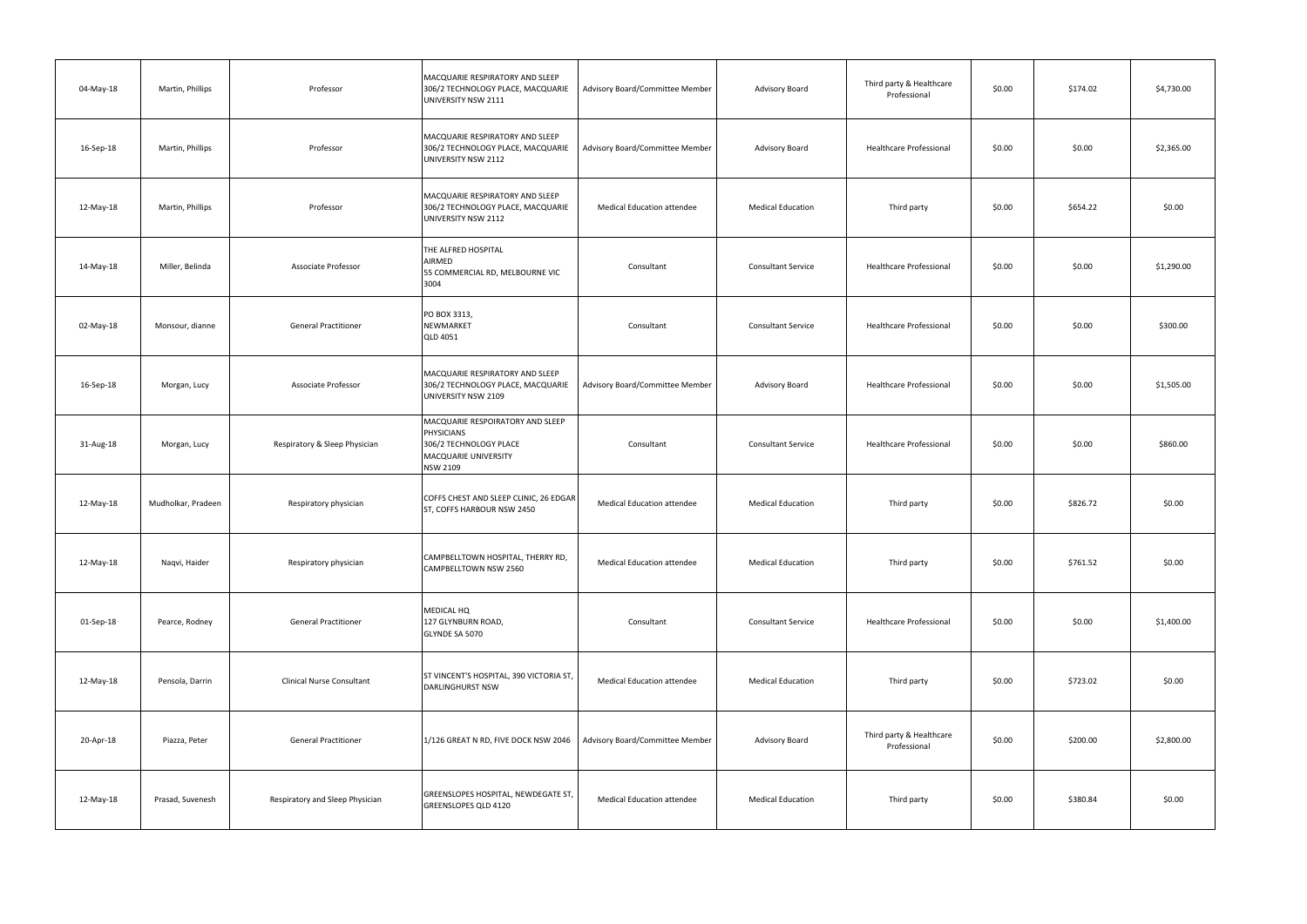| 02-May-18 | Rigby, debbie         | Associate Professor                          | 39 FRYAR ST<br>CAMP HILL, BRISBANE<br><b>QLD 4152</b>                                                                                      | Consultant                        | <b>Consultant Service</b> | Healthcare Professional        | \$0.00 | \$0.00   | \$1,935.00 |
|-----------|-----------------------|----------------------------------------------|--------------------------------------------------------------------------------------------------------------------------------------------|-----------------------------------|---------------------------|--------------------------------|--------|----------|------------|
| 12-May-18 | Rigby, Debbie         | Advanced practice pharmacist                 | 39 FRYAR STREET,<br>CAMP HILL,<br>BRISBANE QLD 4152                                                                                        | <b>Medical Education attendee</b> | <b>Medical Education</b>  | Third party                    | \$0.00 | \$809.43 | \$0.00     |
| 12-May-18 | Roberts, Mary         | <b>Respiratory Clinical Nurse Consultant</b> | WESTMEAD HOSPITAL, HAWKESBURY RD,<br>WESTMEAD NSW 2145                                                                                     | <b>Medical Education attendee</b> | <b>Medical Education</b>  | Third party                    | \$0.00 | \$723.02 | \$0.00     |
| 12-May-18 | Santos, Conceicao     | Staff specialist Respiratory physician       | CAMPBELLTOWN HOSPITAL,<br>THERRY RD,<br>CAMPBELLTOWN NSW 2560                                                                              | <b>Medical Education attendee</b> | <b>Medical Education</b>  | Third party                    | \$0.00 | \$707.85 | \$0.00     |
| 16-Sep-18 | Schembri, Stuart      | Respiratory Physician                        | DEPARTMENT OF RESPIRATORY MEDICINE<br><b>CANBERRA HOSPITAL</b><br>CHRONIC CARE UNIT, LEVEL 8, BUILDING 1<br>YAMBA DRIVE, GARRAN ACT 2605   | Advisory Board/Committee Member   | <b>Advisory Board</b>     | <b>Third Party</b>             | \$0.00 | \$0.00   | \$1,505.00 |
| 14-Feb-18 | Schembri, Stuart      | Respiratory Physician                        | <b>CANBERRA HOSPITAL</b><br>DEPARTMENT OF RESPIRATORY MEDICINE<br>CHRONIC CARE UNIT, LEVEL 8, BUILDING 1<br>YAMBA DRIVE, GARRAN ACT 2605   | Consultant                        | <b>Consultant Service</b> | Third party                    | \$0.00 | \$0.00   | \$1,290.00 |
| 02-May-18 | Sheehy, Robert        | Respiratory Physician                        | DEPARTMENT OF RESPIRATORY AND SLEEP<br><b>MEDICINE</b><br>LEVEL 2F PRINCESS ALEXANDRA HOSPITAL<br>199 IPSWICH RD, WOOLOONGABBA QLD<br>4102 | Consultant                        | <b>Consultant Service</b> | Healthcare Professional        | \$0.00 | \$0.00   | \$1,950.00 |
| 12-May-18 | Smith, Brian          | Director Resp Med                            | THE QUEEN ELIZABETH HOSPITAL,<br>28 WOODVILLE RD,<br>WOODVILLE SOUTH SA 5011                                                               | <b>Medical Education attendee</b> | <b>Medical Education</b>  | Third party                    | \$0.00 | \$768.50 | \$0.00     |
| 02-May-18 | Smith, Petra          | <b>General Practitioner</b>                  | THE COORPAROO VILLAGE & DAY MEDICAL<br><b>CENTRE</b><br>358 OLD CLEVELAND RD,<br>COORPAROO QLD 4151                                        | Consultant                        | <b>Consultant Service</b> | Healthcare Professional        | \$0.00 | \$0.00   | \$300.00   |
| 23-Jul-18 | Soloczynskyj Andrew   | <b>General Practitioner</b>                  | 95 UNITT ST, MELTON VIC 3337                                                                                                               | Consultant                        | <b>Consultant Service</b> | Healthcare Professional        | \$0.00 | \$0.00   | \$280.00   |
| 20-Apr-18 | Soloczynskyj, Andrew  | <b>General Practitioner</b>                  | 95 UNITT ST, MELTON VIC 3337                                                                                                               | Advisory Board/Committee Member   | Advisory Board            | <b>Healthcare Professional</b> | \$0.00 | \$0.00   | \$2,800.00 |
| 18-Mar-18 | Southcott, Anne Marie | <b>Associate Professor</b>                   | FOOTSCRAY HOSPITAL, WESTERN HEALTH<br>GORDON ST, FOOTSCRAY VIC 3011                                                                        | Consultant                        | <b>Consultant Service</b> | <b>Healthcare Professional</b> | \$0.00 | \$0.00   | \$860.00   |
| 12-May-18 | Ssentamu, Michael     | Respiratory Physician                        | CANBERRA HOSPITAL,<br>YAMBA DR,<br><b>GARRAN ACT 2605</b>                                                                                  | <b>Medical Education attendee</b> | <b>Medical Education</b>  | Third party                    | \$0.00 | \$469.97 | \$0.00     |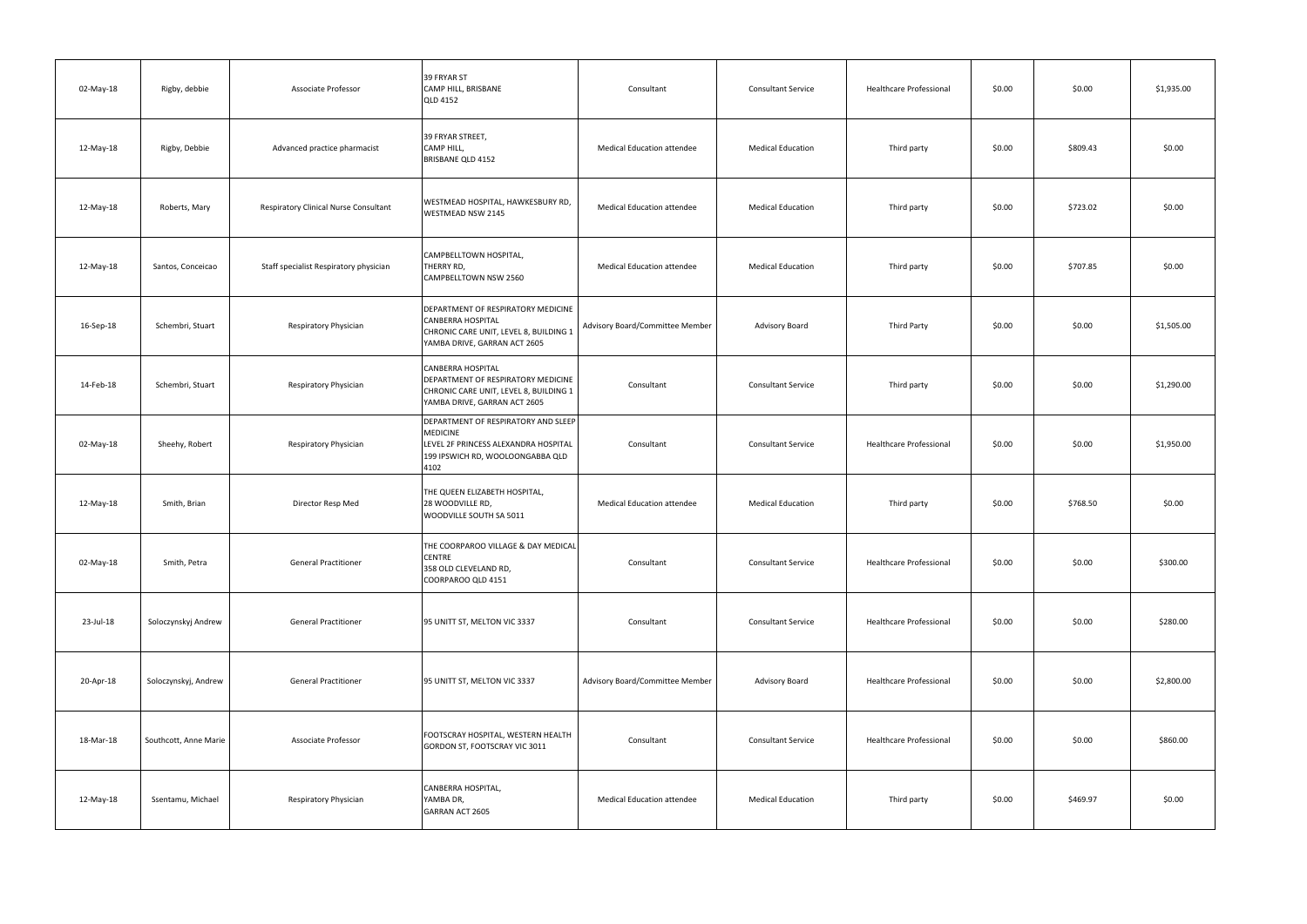| 26-Jul-18 | Summers, Quentin | <b>General Practitioner</b>     | SUITE 323, LEVEL 3<br>25 MCCOURT ST<br>SUBIACO WA 6008                                              | Consultant                        | <b>Consultant Service</b> | Healthcare Professional        | \$0.00 | \$0.00   | \$585.00   |
|-----------|------------------|---------------------------------|-----------------------------------------------------------------------------------------------------|-----------------------------------|---------------------------|--------------------------------|--------|----------|------------|
| 29-Oct-18 | Summers, Quentin | <b>General Practitioner</b>     | SUITE 323, LEVEL 3<br>25 MCCOURT ST<br>SUBIACO WA 6008                                              | Consultant                        | <b>Consultant Service</b> | <b>Healthcare Professional</b> | \$0.00 | \$0.00   | \$1,190.00 |
| 02-May-18 | Taylor, Robert   | <b>General Practitioner</b>     | THE COORPAROO VILLAGE & DAY MEDICAL<br><b>CENTRE</b><br>358 OLD CLEVELAND RD,<br>COORPAROO QLD 4151 | Consultant                        | <b>Consultant Service</b> | <b>Healthcare Professional</b> | \$0.00 | \$0.00   | \$300.00   |
| 15-Sep-18 | Thakkar, Vivek   | <b>General Practitioner</b>     | 2 WESTON STREET<br>REVESBY<br><b>NSW 2212</b>                                                       | Consultant                        | <b>Consultant Service</b> | Healthcare Professional        | \$0.00 | \$0.00   | \$1,290.00 |
| 29-Oct-18 | Thien, Frank     | Professor                       | EPWORTH EASTERN MEDICAL CENTRE<br>SUITE 19, LEVEL 3<br>1 ARNOLD ST<br>BOX HILL VIC 3128             | Consultant                        | <b>Consultant Service</b> | <b>Healthcare Professional</b> | \$0.00 | \$0.00   | \$1,290.00 |
| 25-Oct-18 | Thien, Frank     | Professor                       | EPWORTH EASTERN MEDICAL CENTRE<br>SUITE 19, LEVEL 3<br>1 ARNOLD ST<br>BOX HILL VIC 3128             | Consultant                        | <b>Consultant Service</b> | <b>Healthcare Professional</b> | \$0.00 | \$0.00   | \$1,505.00 |
| 12-May-18 | Thompson, Graeme | <b>Staff Specialist</b>         | CAMPBELLTOWN HOSPITAL,<br>THERRY RD,<br>CAMPBELLTOWN NSW 2560                                       | <b>Medical Education attendee</b> | <b>Medical Education</b>  | Third party                    | \$0.00 | \$792.92 | \$0.00     |
| 11-Jan-18 | Thompson, Philip | Professor                       | HOLLYWOOD PRIVATE HOSPITAL<br>85 MONASH AVE<br>NEDLANDS WA 6009                                     | Consultant                        | <b>Consultant Service</b> | <b>Healthcare Professional</b> | \$0.00 | \$0.00   | \$1,700.00 |
| 04-May-18 | Thompson, Philip | Professor                       | HOLLYWOOD PRIVATE HOSPITAL<br>85 MONASH AVE<br>NEDLANDS WA 6009                                     | Advisory Board/Committee Member   | Advisory Board            | <b>Healthcare Professional</b> | \$0.00 | \$675.00 | \$4,300.00 |
| 01-Dec-17 | Thompson, Philip | Professor                       | HOLLYWOOD PRIVATE HOSPITAL<br>85 MONASH AVE<br>NEDLANDS WA 6009                                     | Advisory Board/Committee Member   | Advisory Board            | Healthcare Professional        | \$0.00 | \$0.00   | \$4,037.50 |
| 19-Oct-18 | Thompson, Philip | Professor                       | HOLLYWOOD PRIVATE HOSPITAL<br>85 MONASH AVE<br>NEDLANDS WA 6009                                     | Workshop attendee                 | Workshop                  | Third party                    | \$0.00 | \$305.00 | \$0.00     |
| 12-May-18 | Ting, Aaron      | Respiratory and Sleep Physician | WESTMEAD HOSPITAL,<br>HAWKESBURY RD,<br>WESTMEAD NSW 2145                                           | <b>Medical Education attendee</b> | <b>Medical Education</b>  | Third party                    | \$0.00 | \$487.85 | \$0.00     |
| 02-May-18 | To, Tran         | Pharmacist                      | PHARMACEUTICAL SOCIETY OF AUSTRALIA<br>381 ROYAL PDE,<br>PARKVILLE VIC 3052                         | Consultant                        | <b>Consultant Service</b> | Healthcare Professional        | \$0.00 | \$0.00   | \$660.00   |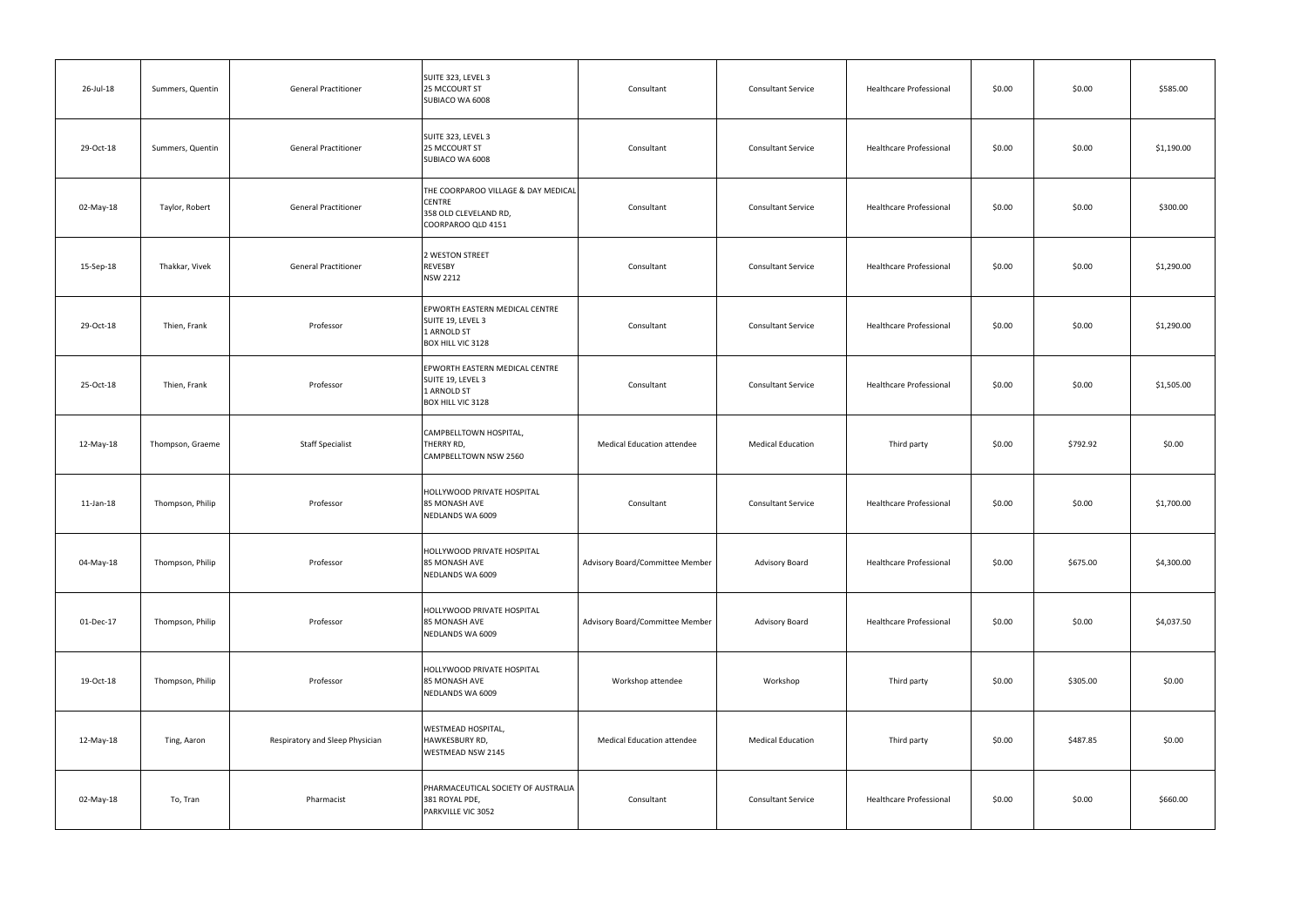| 20-Apr-18 | Tsingos, John     | <b>General Practitioner</b> | SOUTH JUNIOR MEDICAL CENTRE<br>558A ANZAC PARADE, KINGSFORD NSW<br>2032                         | Advisory Board/Committee Member   | <b>Advisory Board</b>     | Third party & Healthcare<br>Professional | \$0.00 | \$439.00 | \$2,800.00 |
|-----------|-------------------|-----------------------------|-------------------------------------------------------------------------------------------------|-----------------------------------|---------------------------|------------------------------------------|--------|----------|------------|
| 12-May-18 | Tsirigiotis, Evan | Respiratory Physician       | <b>HILTON PHYSICIANS,</b><br>118 SIR DONALD BRADMAN DR,<br>HILTON SA 5033                       | <b>Medical Education attendee</b> | <b>Medical Education</b>  | Third party                              | \$0.00 | \$620.00 | \$0.00     |
| 12-May-18 | Twaddell, Scott   | Respiratory Physician       | JOHN HUNTER HOSPITAL,<br>LOOKOUT RD,<br>NEW LAMBTON HEIGHTS NSW 2305                            | <b>Medical Education attendee</b> | <b>Medical Education</b>  | Third party                              | \$0.00 | \$250.00 | \$0.00     |
| 01-Dec-17 | Upham, John       | Professor                   | PRINCESS ALEXANDRA HOSPITAL<br>199 IPSWICH ROAD<br>WOOLLOONGABBA, QLD 4102                      | Advisory Board/Committee Member   | <b>Advisory Board</b>     | Third party                              | \$0.00 | \$663.65 | \$3,670.50 |
| 01-Jan-18 | Upham, John       | Professor                   | PRINCESS ALEXANDRA HOSPITAL<br>199 IPSWICH ROAD<br>WOOLLOONGABBA, QLD 4102                      | Consultant                        | <b>Consultant Service</b> | Third party                              | \$0.00 | \$0.00   | \$1,700.00 |
| 16-Sep-18 | Upham, John       | Professor                   | PRINCESS ALEXANDRA HOSPITAL<br>199 IPSWICH ROAD<br>WOOLLOONGABBA, QLD 4102                      | Advisory Board/Committee Member   | <b>Advisory Board</b>     | <b>Healthcare Professional</b>           | \$0.00 | \$0.00   | \$2,365.00 |
| 04-May-18 | Upham, John       | Professor                   | PRINCESS ALEXANDRA HOSPITAL<br>199 IPSWICH ROAD<br>WOOLLOONGABBA, QLD 4102                      | Advisory Board/Committee Member   | <b>Advisory Board</b>     | Third party                              | \$0.00 | \$258.01 | \$5,590.00 |
| 12-May-18 | Wang, Daniel      | Respiratory Advance Trainee | CANBERRA HOSPITAL,<br>YAMBA DRIVE<br><b>GARRAN ACT 2605</b>                                     | <b>Medical Education attendee</b> | <b>Medical Education</b>  | Third party                              | \$0.00 | \$837.59 | \$0.00     |
| 04-May-18 | Wark, Peter       | Professor                   | HUNTER MEDICAL RESEARCH INSTITUTE<br>LOT 1, KOOKABURRA CIRCUIT<br>NEW LAMBTON HEIGHTS, NSW 2305 | Advisory Board/Committee Member   | Advisory Board            | Third party & Healthcare<br>Professional | \$0.00 | \$165.00 | \$4,730.00 |
| 26-Jul-18 | Wark, Peter       | Professor                   | HUNTER MEDICAL RESEARCH INSTITUTE<br>LOT 1, KOOKABURRA CIRCUIT<br>NEW LAMBTON HEIGHTS, NSW 2305 | Consultant                        | <b>Consultant Service</b> | <b>Healthcare Professional</b>           | \$0.00 | \$0.00   | \$645.00   |
| 16-Sep-18 | Waterer, Grant    | Professor                   | ROYAL PERTH HOSPITAL<br>WELLINGTON ST, PERTH WA 6000                                            | Advisory Board/Committee Member   | Advisory Board            | <b>Healthcare Professional</b>           | \$0.00 | \$0.00   | \$1,505.00 |
| 25-Mar-18 | Waterer, Grant    | Professor                   | ROYAL PERTH HOSPITAL<br>WELLINGTON ST, PERTH WA 6000                                            | Consultant                        | <b>Consultant Service</b> | <b>Healthcare Professional</b>           | \$0.00 | \$0.00   | \$1,290.00 |
| 12-May-18 | Weston, Jana      | <b>Clinical Nurse</b>       | CAIRNS HOSPITAL,<br>165 ESPLANADE,<br>CAIRNS NORTH QLD 4870                                     | <b>Medical Education attendee</b> | <b>Medical Education</b>  | Third party                              | \$0.00 | \$788.00 | \$0.00     |